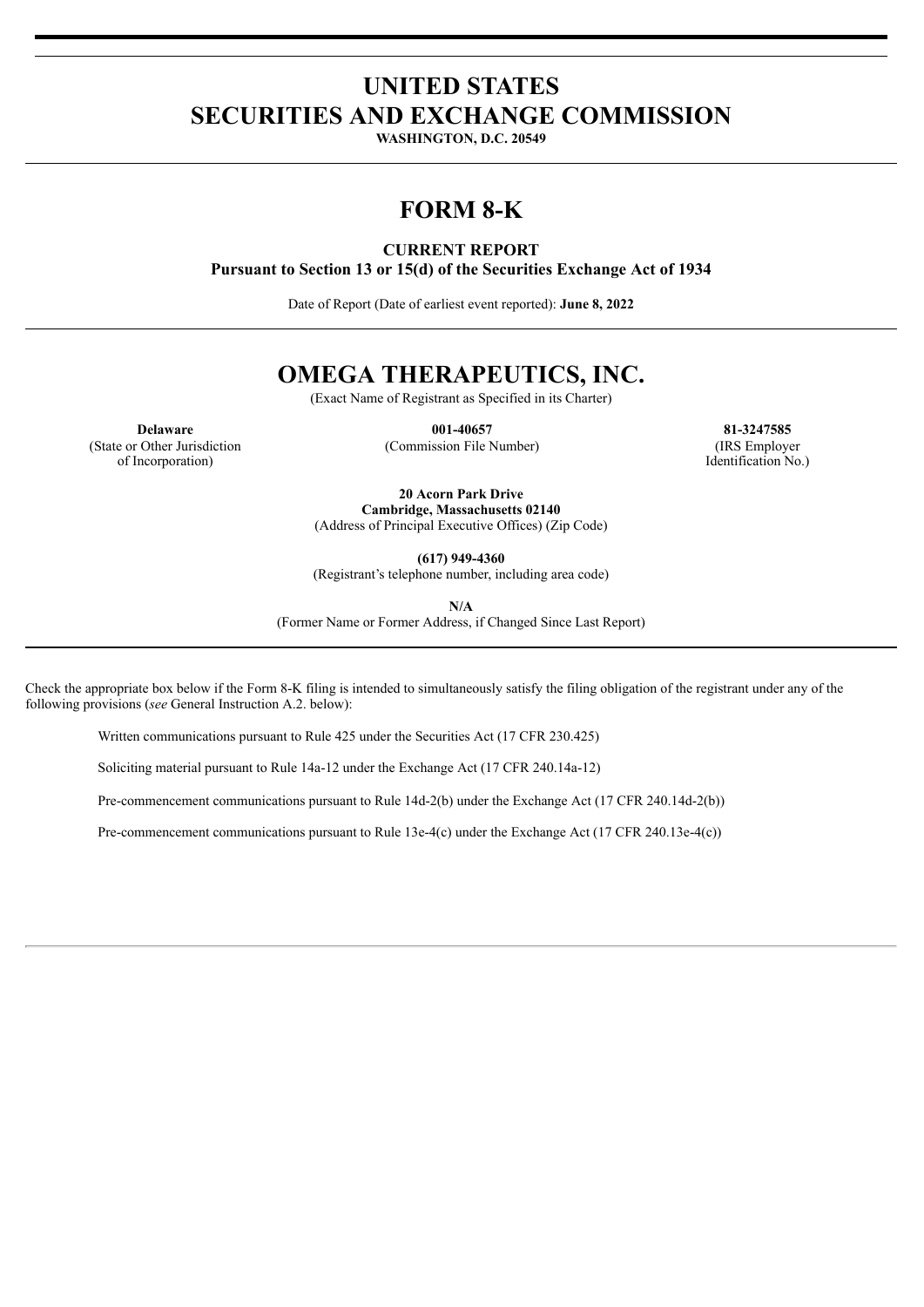| Title of each class                       | <b>Trading Symbol(s)</b> | Name of each exchange on which<br>registered |
|-------------------------------------------|--------------------------|----------------------------------------------|
| Common Stock, \$0.001 par value per share | OMGA                     | The Nasdag Global Select Market              |

Indicate by check mark whether the registrant is an emerging growth company as defined in Rule 405 of the Securities Act of 1933 (§230.405 of this chapter) or Rule 12b-2 of the Securities Exchange Act of 1934 (§240.12b-2 of this chapter).

Emerging growth company  $\boxtimes$ 

If an emerging growth company, indicate by check mark if the registrant has elected not to use the extended transition period for complying with any new or revised financial accounting standards provided pursuant to Section 13(a) of the Exchange Act.  $\Box$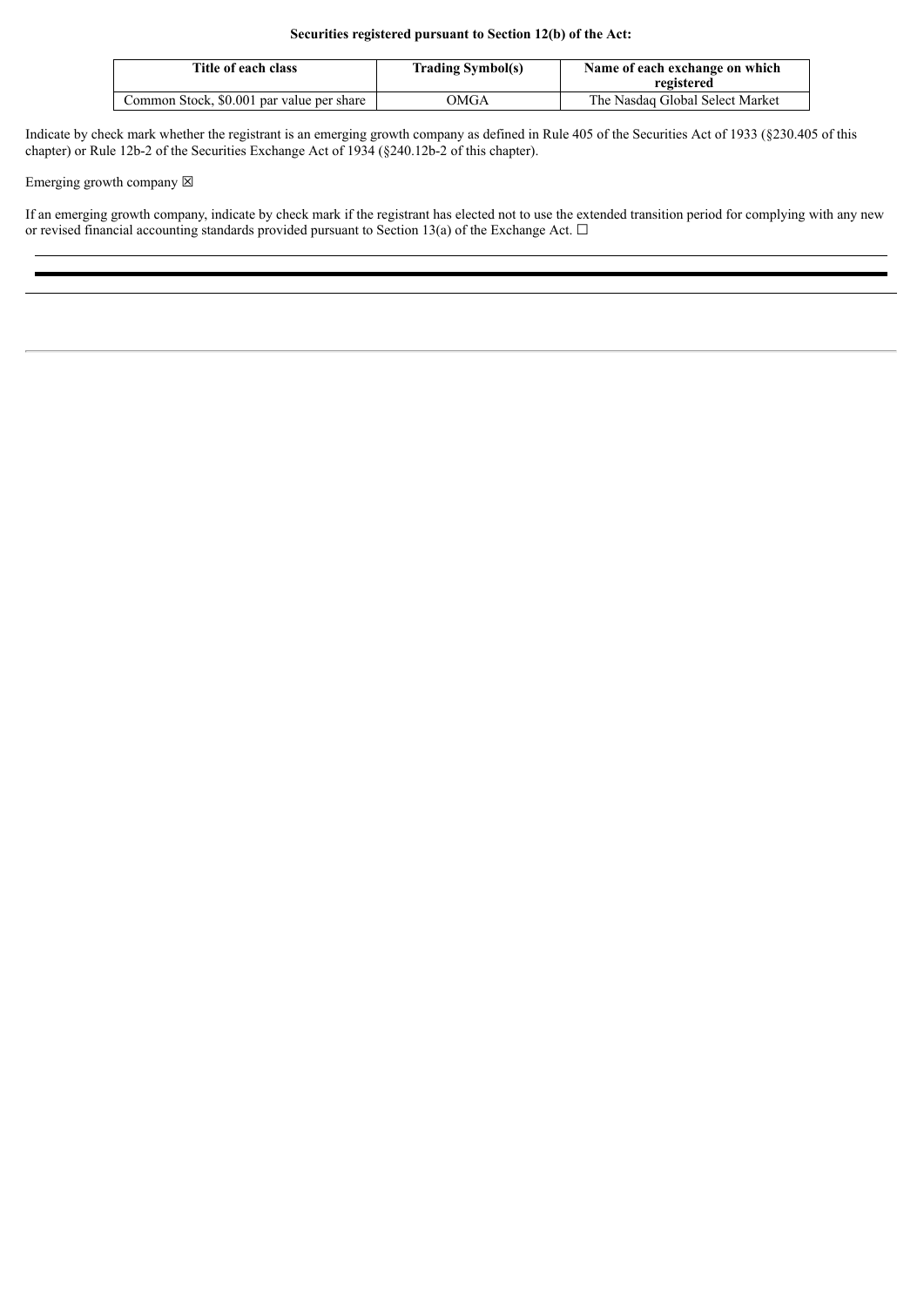#### **Item 5.07 Submission of Matters to a Vote of Security Holders.**

On June 8, 2022, Omega Therapeutics, Inc. (the "Company") held its Annual Meeting of Stockholders (the "Meeting"). A total of 42,144,271 shares of the Company's common stock, \$0.001 par value per share (the "Common Stock") were present in person or represented by proxy at the Meeting, representing approximately 88% of the Company's outstanding Common Stock as of the April 11, 2022 record date. The following are the voting results for the proposals considered and voted upon at the Meeting, each of which were described in the Company's Definitive Proxy Statement filed with the Securities and Exchange Commission on April 29, 2022.

Item 1 — Election of two Class I directors for a term of office expiring on the date of the annual meeting of stockholders to be held in 2025 and until their respective successors have been duly elected and qualified or until each such director's earlier death, resignation or removal.

|                         | <b>Votes For</b> | <b>Votes Withheld</b> | <b>Broker Non-Votes</b> |
|-------------------------|------------------|-----------------------|-------------------------|
| Noubar B. Afeyan, Ph.D. | 37.291.057       | 2,369,920             | 2,483,294               |
| Mahesh Karande          | 37.605.322       | 2,055,655             | 2,483,294               |

Item 2 — Ratification of the appointment of Deloitte & Touche LLP as the Company's independent registered public accounting firm for the year ending December 31, 2022.

| <b>Votes For</b>    | <b>Votes Against</b> | <b>Votes Abstained</b> | <b>Broker Non-Votes</b> |
|---------------------|----------------------|------------------------|-------------------------|
| . രറ്റ ററ4<br>⊹∠ס.⊦ | ,487<br>$24^{\circ}$ | .463                   |                         |

Based on the foregoing votes, Noubar B. Afeyan, Ph.D. and Mahesh Karande were elected and Item 2 was approved.